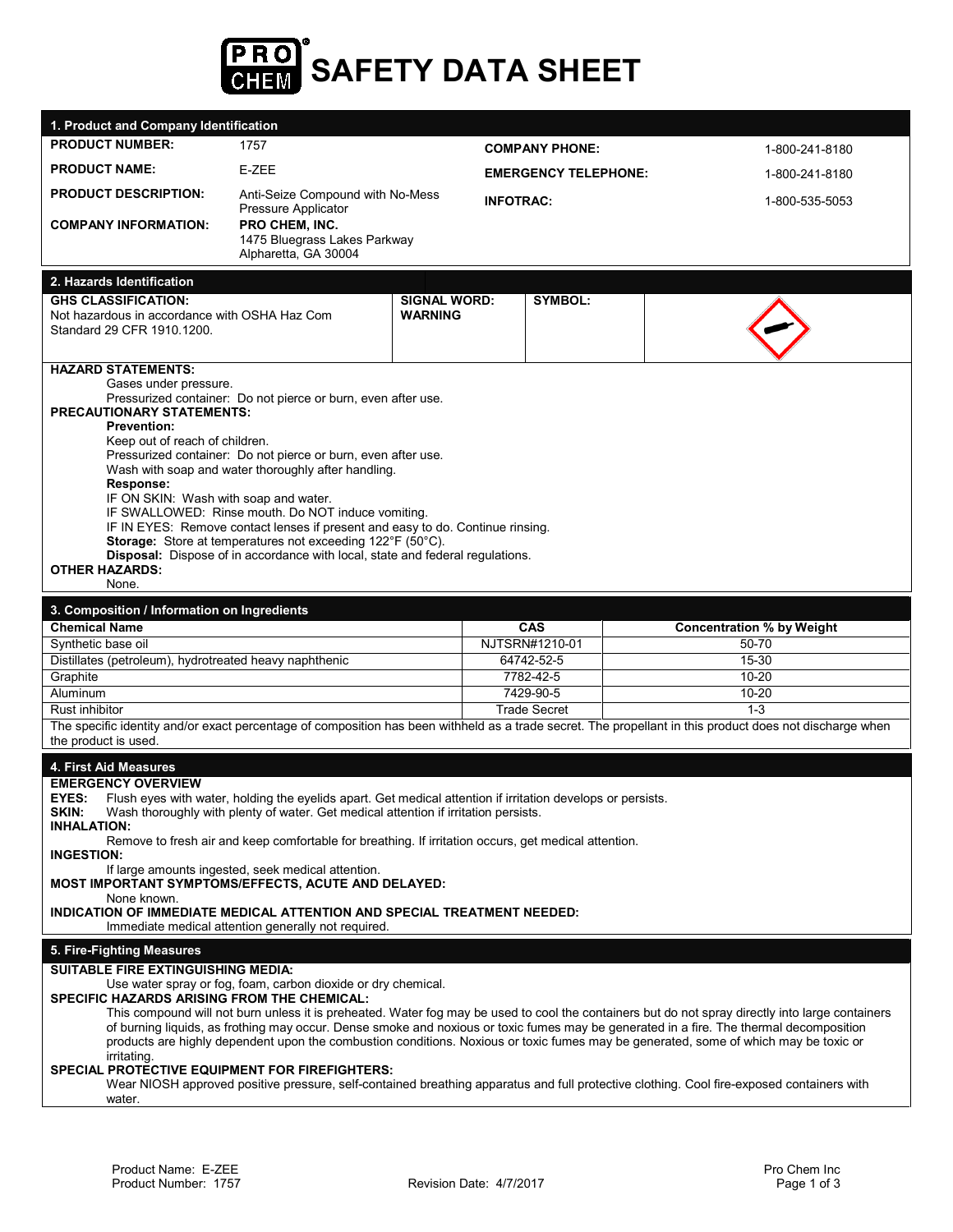| 6. Accidental Release Measures                                                                                                       |                                                          |                                                                                                                                                                                                                                                                     |                                                                                                                                              |
|--------------------------------------------------------------------------------------------------------------------------------------|----------------------------------------------------------|---------------------------------------------------------------------------------------------------------------------------------------------------------------------------------------------------------------------------------------------------------------------|----------------------------------------------------------------------------------------------------------------------------------------------|
| <b>PERSONAL PRECAUTIONS:</b>                                                                                                         |                                                          |                                                                                                                                                                                                                                                                     |                                                                                                                                              |
| Wear appropriate personal protective equipment. Use caution: slip hazard.                                                            |                                                          |                                                                                                                                                                                                                                                                     |                                                                                                                                              |
| <b>ENVIRONMENTAL PRECAUTIONS:</b>                                                                                                    |                                                          |                                                                                                                                                                                                                                                                     |                                                                                                                                              |
| Report spills and releases as required to appropriate authorities.<br><b>METHODS &amp; MATERIALS FOR CONTAINMENT &amp; CLEAN-UP:</b> |                                                          |                                                                                                                                                                                                                                                                     |                                                                                                                                              |
|                                                                                                                                      |                                                          | Because of its viscous nature, this product is not expected to leak or spill. Collect liquid spill with an inert absorbent material and place into a                                                                                                                |                                                                                                                                              |
| suitable container for disposal. Clean area thoroughly with mineral spirits.                                                         |                                                          |                                                                                                                                                                                                                                                                     |                                                                                                                                              |
| 7. Handling and Storage                                                                                                              |                                                          |                                                                                                                                                                                                                                                                     |                                                                                                                                              |
| <b>SAFE HANDLING:</b>                                                                                                                |                                                          |                                                                                                                                                                                                                                                                     |                                                                                                                                              |
|                                                                                                                                      |                                                          | Avoid contact with eyes. Avoid prolonged skin contact. Do not transfer to unlabeled containers. Do not puncture or incinerate empty containers.                                                                                                                     |                                                                                                                                              |
| <b>SAFE STORAGE &amp; INCOMPATIBILITIES:</b>                                                                                         |                                                          |                                                                                                                                                                                                                                                                     |                                                                                                                                              |
| Store away from extreme heat and open flames. Store away from oxidizers.                                                             |                                                          |                                                                                                                                                                                                                                                                     |                                                                                                                                              |
| 8. Exposure Controls / Personal Protection                                                                                           |                                                          |                                                                                                                                                                                                                                                                     |                                                                                                                                              |
| <b>Chemical Name</b>                                                                                                                 |                                                          | <b>Exposure Limits</b>                                                                                                                                                                                                                                              |                                                                                                                                              |
| Synthetic base oil                                                                                                                   |                                                          | 5 mg/m <sup>3</sup> TWA ACGIH TLV (inhalable)                                                                                                                                                                                                                       |                                                                                                                                              |
| Disilates (petroleum), hydrotreated heavy naphthenic                                                                                 |                                                          | 5 mg/m <sup>3</sup> TWA OSHA PEL<br>5 mg/m <sup>3</sup> TWA ACGIH TLV (inhalable)                                                                                                                                                                                   |                                                                                                                                              |
|                                                                                                                                      |                                                          | 5 mg/m <sup>3</sup> TWA OSHA PEL                                                                                                                                                                                                                                    |                                                                                                                                              |
| Graphite                                                                                                                             |                                                          | 2 mg/m <sup>3</sup> TWA ACGIH TLV (respirable)                                                                                                                                                                                                                      |                                                                                                                                              |
|                                                                                                                                      |                                                          | 15 mg/m <sup>3</sup> TWA OSHA PEL (total dust)                                                                                                                                                                                                                      |                                                                                                                                              |
| Aluminum                                                                                                                             |                                                          | 5 mg/m <sup>3</sup> TWA OSHA PEL (respirable fraction)<br>1 mg/m <sup>3</sup> TWA ACGIH TLV (respirable)                                                                                                                                                            |                                                                                                                                              |
|                                                                                                                                      |                                                          | 15 mg/m <sup>3</sup> TWA OSHA PEL (total dust)                                                                                                                                                                                                                      |                                                                                                                                              |
|                                                                                                                                      |                                                          | 5 mg/m <sup>3</sup> TWA OSHA PEL (respirable fraction)                                                                                                                                                                                                              |                                                                                                                                              |
| Rust inhibitor<br>PERSONAL PROTECTIVE EQUIPMENT:                                                                                     |                                                          | None established                                                                                                                                                                                                                                                    |                                                                                                                                              |
|                                                                                                                                      |                                                          |                                                                                                                                                                                                                                                                     |                                                                                                                                              |
|                                                                                                                                      |                                                          |                                                                                                                                                                                                                                                                     |                                                                                                                                              |
|                                                                                                                                      |                                                          |                                                                                                                                                                                                                                                                     |                                                                                                                                              |
|                                                                                                                                      |                                                          | Eye/Face Protection: Safety glasses or goggles recommended where needed to avoid eye contact.                                                                                                                                                                       |                                                                                                                                              |
|                                                                                                                                      |                                                          | Skin Protection: Impervious gloves such as rubber or nitrile recommended where needed to avoid prolonged skin contact.                                                                                                                                              |                                                                                                                                              |
|                                                                                                                                      |                                                          | Respiratory Protection: In operations where the occupational exposure limits are exceeded, a NIOSH-approved respirator with organic                                                                                                                                 |                                                                                                                                              |
|                                                                                                                                      |                                                          | vapor/particulate cartridges or supplied-air respirator appropriate for the form and concentration of the contaminants should be used. Selection<br>and use of respiratory equipment must be in accordance with OSHA 1910.134 and good industrial hygiene practice. |                                                                                                                                              |
| <b>ENGINEERING CONTROLS:</b>                                                                                                         |                                                          |                                                                                                                                                                                                                                                                     |                                                                                                                                              |
|                                                                                                                                      |                                                          |                                                                                                                                                                                                                                                                     |                                                                                                                                              |
|                                                                                                                                      |                                                          |                                                                                                                                                                                                                                                                     | Use with adequate general or local exhaust ventilation to maintain exposure levels below the exposure limits. If the product is used at high |
|                                                                                                                                      | temperatures, local exhaust ventilation may be required. |                                                                                                                                                                                                                                                                     |                                                                                                                                              |
| 9. Physical & Chemical Properties                                                                                                    |                                                          |                                                                                                                                                                                                                                                                     |                                                                                                                                              |
| Appearance:                                                                                                                          | Aluminum colored paste.                                  | <b>Explosion Properties:</b>                                                                                                                                                                                                                                        | None.                                                                                                                                        |
| Odor:                                                                                                                                | Slight odor.                                             | <b>Oxidizing Properties:</b>                                                                                                                                                                                                                                        | Not oxidizing.                                                                                                                               |
| <b>Odor Threshold:</b>                                                                                                               | Not established.                                         | LEL:                                                                                                                                                                                                                                                                | Not established.                                                                                                                             |
| pH:                                                                                                                                  | Not available.                                           | UEL:                                                                                                                                                                                                                                                                | Not established.                                                                                                                             |
| <b>Melting/Freezing Point:</b>                                                                                                       | Not available.                                           | <b>Aerosol Fire Protection Level:</b>                                                                                                                                                                                                                               | Not applicable.                                                                                                                              |
| <b>Boiling Point/Range:</b><br>Viscosity:                                                                                            | $>500^{\circ}$ F<br>Not available.                       | Vapor Density(air=1):<br>Vapor Pressure:                                                                                                                                                                                                                            | Not available.<br>Not established.                                                                                                           |
| <b>Flash Point:</b>                                                                                                                  | $>350^{\circ}$ F                                         | Solubility (water):                                                                                                                                                                                                                                                 | Not soluble.                                                                                                                                 |
| <b>Specific Gravity:</b>                                                                                                             | 1.05                                                     | <b>Auto-Ignition Temp:</b>                                                                                                                                                                                                                                          | Not available.                                                                                                                               |
| <b>Evaporation Rate:</b>                                                                                                             | Not available.                                           | <b>Decomposition Temp:</b>                                                                                                                                                                                                                                          | Not available.                                                                                                                               |
| Flammability (solid, gas):                                                                                                           | Not available.                                           | <b>Octanol/water Partition Coeff:</b>                                                                                                                                                                                                                               | Not available.                                                                                                                               |
|                                                                                                                                      |                                                          | <b>VOC Content:</b>                                                                                                                                                                                                                                                 | Not available.                                                                                                                               |
|                                                                                                                                      |                                                          |                                                                                                                                                                                                                                                                     |                                                                                                                                              |
| 10. Stability & Reactivity Information                                                                                               |                                                          |                                                                                                                                                                                                                                                                     |                                                                                                                                              |
| <b>REACTIVITY:</b><br>Not reactive under normal conditions of use.                                                                   |                                                          |                                                                                                                                                                                                                                                                     |                                                                                                                                              |
| <b>CHEMICAL STABILITY:</b>                                                                                                           |                                                          |                                                                                                                                                                                                                                                                     |                                                                                                                                              |
| Stable under normal storage and handling conditions.                                                                                 |                                                          |                                                                                                                                                                                                                                                                     |                                                                                                                                              |
| POSSIBILITY OF HAZARDOUS REACTIONS:<br>None known.                                                                                   |                                                          |                                                                                                                                                                                                                                                                     |                                                                                                                                              |
| <b>INCOMPATIBLE MATERIALS:</b>                                                                                                       |                                                          |                                                                                                                                                                                                                                                                     |                                                                                                                                              |
| Avoid strong oxidizing agents and acids.                                                                                             |                                                          |                                                                                                                                                                                                                                                                     |                                                                                                                                              |
| <b>CONDITIONS TO AVOID:</b>                                                                                                          |                                                          |                                                                                                                                                                                                                                                                     |                                                                                                                                              |
| Use with strong oxidizing chemical such as concentrated acids.<br><b>HAZARDOUS DECOMPOSITION PRODUCTS:</b>                           |                                                          |                                                                                                                                                                                                                                                                     |                                                                                                                                              |
| which may be toxic or irritating.                                                                                                    |                                                          | The thermal decomposition products are highly dependent upon the combustion conditions. Noxious or toxic fumes may be generated, some of                                                                                                                            |                                                                                                                                              |